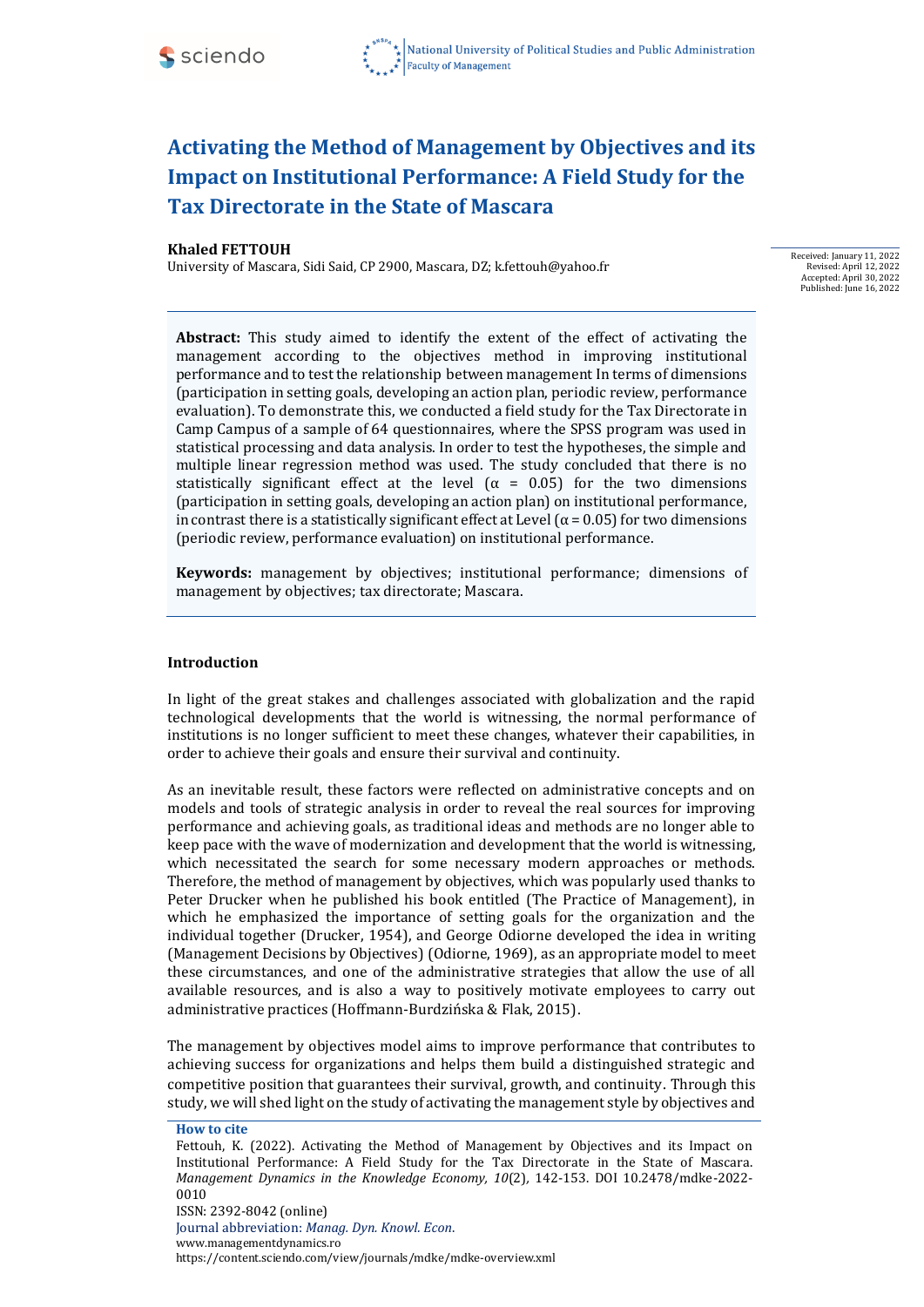its impact on institutional performance in the Tax Directorate of the State of Mascara. The envisaged problem can be formulated as follows: What is the extent of activating the management by objectives method and its impact on improving institutional performance in the institution under study? The sub-questions are:

- What is the impact of participation in Participate in setting goals on institutional performance in the institution under study?

- What is the impact of developing an action plan on institutional performance in the institution under study?

- What is the impact of Periodic review on institutional performance in the institution under study?

- What is the impact of performance evaluation on institutional performance in the institution under study?

In the midst of the study's problematic and sub-questions, the following hypotheses can be formulated. *The main hypothesis*: There is no statistically significant effect at the level  $(\alpha = 0.05)$  between management by objectives and institutional performance in the institution under study. The following sub-hypotheses are derived from the main hypothesis: *the first sub-hypothesis*: There is no significant statistically significant effect relationship at the level ( $\alpha$  = 0.05) for participation in Participate in setting goals in improving institutional performance in the institution under study; *the second subhypothesis*: There is no significant statistically significant effect relationship at the level  $(\alpha$ = 0.05) to develop an action plan to improve institutional performance in the institution under study; t*he third sub-hypothesis*: There is no significant statistically significant effect relationship at the level ( $\alpha = 0.05$ ) of Periodic review in improving institutional performance in the institution under study; the *fourth sub-hypothesis:* There is no significant statistically significant effect relationship at the level ( $\alpha$  = 0.05) to performance evaluation in improving institutional performance in the institution under study.

The objectives of the study can be summarized in the following points: standing on some theoretical approaches to managing by objectives and institutional performance; recognize the importance of applying the management style by objectives; recognize the reality of activating and practicing the application of the management by objectives method; determining the extent to which management by objectives affects institutional performance; testing the study model, determining the level of interest in management by objectives in improving institutional performance, in addition to searching for the effect among the study variables.

The importance of the study can be summarized in the following points: a. it draws the attention of decision-makers in public sector institutions to the most important management variables with objectives that contribute to improving the level of performance and provides them with the necessary proposals to achieve excellence in their performance in order to achieve the objectives of the institution and b. it provides the scientific support to decision-makers at the level of public institutions in the process of taking rational decisions and the necessary corrective actions.

Given the importance of management by objectives in institutions, we have tried to study its role in improving institutional performance in the institution under study, considering that certain issues (participate in setting goals, develop an action plan, periodic review, performance evaluation) are independent variables and institutional performance is a dependent variable, and the following figure (Figure 1) shows procedural form of the study.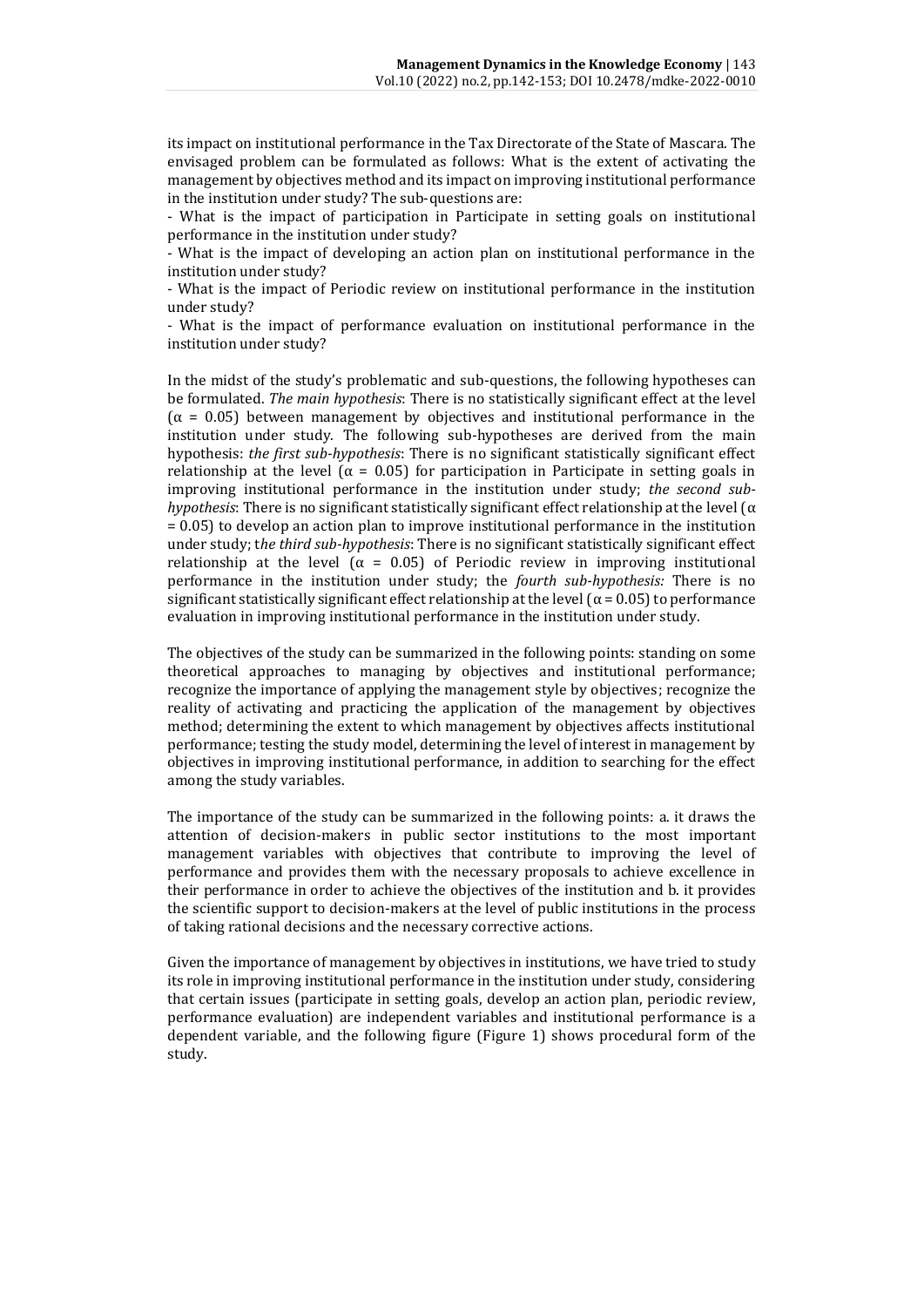

*Figure 1. Research variables*

In this study, the descriptive analytical method was relied on in addressing this main question, as the descriptive method was used to collect the scientific material necessary to identify the theoretical aspects of the subject of the study, by relying on various documents and previous scientific publications, while resorting to the analytical method to extract the relationship Among the variables of the study through a field study to project theoretical concepts on the ground.

Regarding previous studies, research by Felix Francis (Francis, 2018) entitled Management by Objectives (MBO) as an instrument for Organizational Performance of Deposit Money Banks in Nigeria. The study aimed to identify the relationship between management, objectives, and organizational performance in the financial deposit banks under study in Nigeria, Yola city in particular. The study also revealed that the participation of employees in the goal settings, delegation of authority to employees and motivating employees had a positive impact on organizational performance in financial deposit banks in Nigeria (Francis, 2018). The study conducted by Xhavt Islami, Enis Mulolli, Naim Mustafa entitled Using Management by Objectives as a performance appraisal tool for employee satisfaction. The study aimed to identify the importance of applying the management by objectives method in evaluating performance and enhancing the effectiveness and satisfaction of employees. A questionnaire consisting of 172 questionnaires was used from 13 companies operating in Kosovo. The study concluded that the MBO method should be used as a method to evaluate performance and raise the level of effectiveness and employee satisfaction (Xhavit, Mulolli, & Naim, 2018).

The investigation unfolded by Mabrouka Abdallah Al-Khafifi, Fatma Yousef Al-Mansouri entitled The Application of Management with the Objectives on the Performance of Workers in Libyan Business Organizations (Field Study on the Arabian Gulf and the River Pipes Manufacturing Companies). This study aims to know the relationship of the application of management with the objectives on the performance of workers in Libyan business organizations. The study population may be Libyan business organizations based in Benghazi. The study was applied to the Arabian Gulf and the river pipes manufacturing companies, from which a simple random sample of (43) administrators and head of department was selected. The study found that the level of management of the objectives in all three dimensions was low, as well as the level of performance of the staff was low level, the results showed that there is a positive relationship between the application of management and objectives on the performance of employees, and there is also a correlation between the dimensions of management with objectives and the performance of workers in Libyan business organizations (Mabrouka & Al-Mansouri, 2020).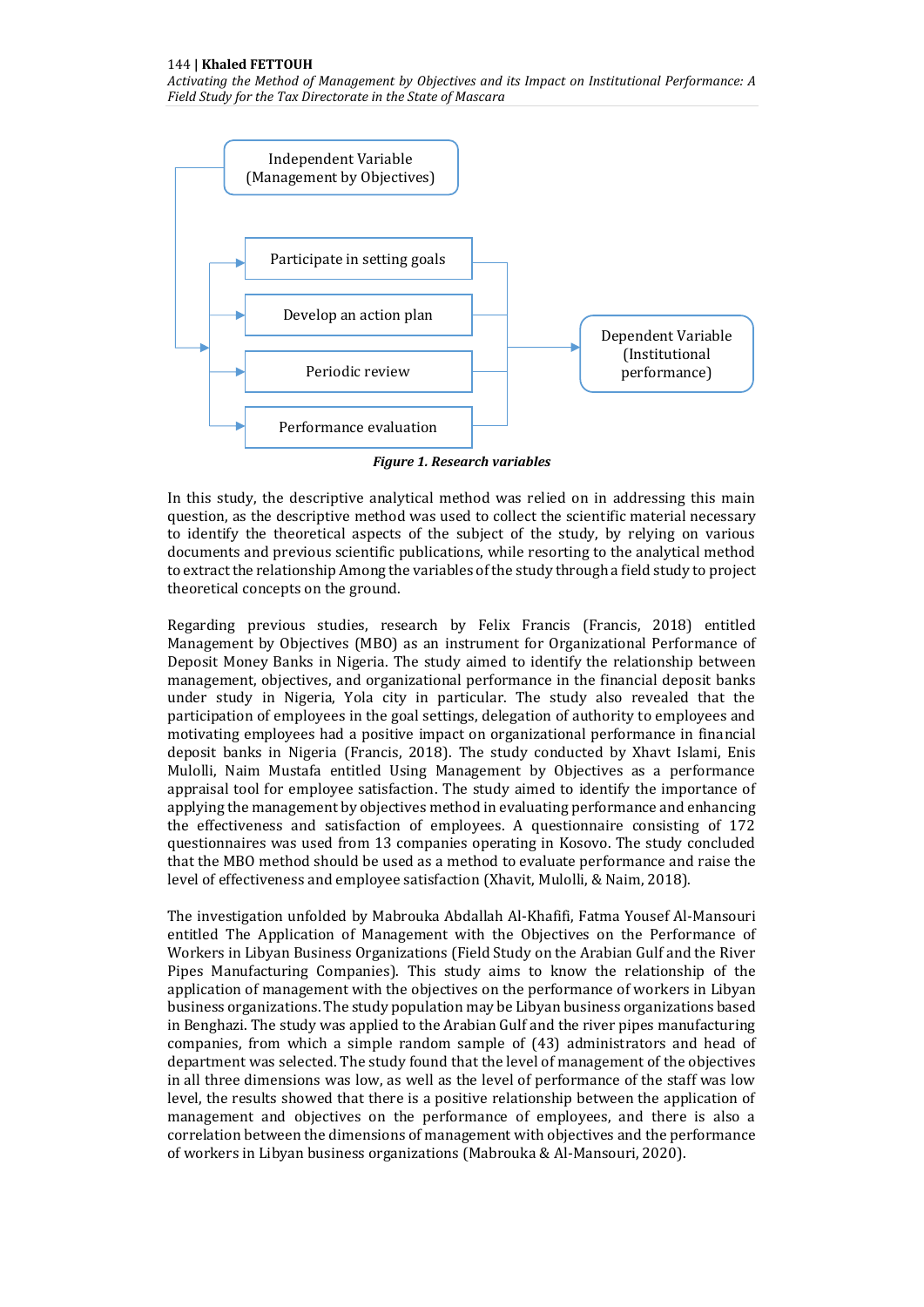To his knowledge, the researcher did not find studies completely similar to his study, except for some studies that partially intersect with it, because those studies dealt with the issue of management by objectives in a framework other than the one intended by this study, and accordingly, this study is similar to those studies in the degree of application of management by objectives and used the same methods. The research tools and method, but they are distinguished from previous studies in that the reality of the application of management by objectives and its impact on institutional performance has been addressed, in addition to formulating a mathematical relationship that shows the relationship between management variables with objectives and institutional performance

#### **Literature review**

#### *Defining management by objectives*

According to (Drucker), Management by objectives is regarded as a system for improving performance, both individual managers and the enterprise as a whole by setting of objectives at the corporate, departmental and individual manager's level (Shikha & Shweta, 2015). Management by objectives is a behavioral pattern of the manager whereby he studies the expected future and potential opportunities for development and leads the organization's members to achieve the desired results and at the same time push them to achieve their personal goals (Ali Mohamed, 1984).

Among those interested in studying management by objectives is John Humble, who is considered one of the contributors to this field, He defined management by objectives as a dynamic system that reconciles the organization's need to achieve its goals of production, service provision, profit and growth on the one hand, and the needs of managers to participate and develop their energies and abilities on the one hand the other side (Humble & Humble, 1973, p. 13).

As for George Odiorne, he defines it as a management process that allows superiors and subordinates to clearly define common goals and priorities by double-identifying major responsibilities for the results they expect and using indicators as a guide to assess the extent to which each of them contributes to achieving them (Gerry & Kavan, 2000, p. 135).

Management by Objectives (MBO) is a strategic management model that aims to improve the performance of an organization by clearly defining agreed goals between management and employees. According to this theory, the participation of employees in goal setting and work planning encourages and motivates them to participate, increases their commitment to the company, improves communication between management and employees, and leads to reconciling the goals of all parts of the system.

# *Management by objectives model*

Among the models of management by objectives, we mention them (Al- Harbi, 2008):

*- The McConkey Model (McConkey, 1981) -* Through the experience of applying management by objectives, in a service organization, McConkey identified three main stages of implementation that can be summarized as follows. *Preparation stage*: The manager's job, duties, responsibilities and levels of authority are clarified*. The goal setting stage*: The manager is asked to develop a plan that includes setting clear goals for performance that are reasonable, measurable, and programmed. *Evaluation stage*: the manager evaluates his performance by comparing the results with the goals that have been agreed upon, then the manager discusses his self-evaluation with his boss, and it is agreed to evaluate the manager's performance during the previous period.

*- Tosi and Carrol (1983) -* Tosi and Carol see that management by objectives consists of four basic elements. *Objective-setting*. Objectives are set in three phases: Identifying responsibility duty stations or activities that are essential to the organization's long-term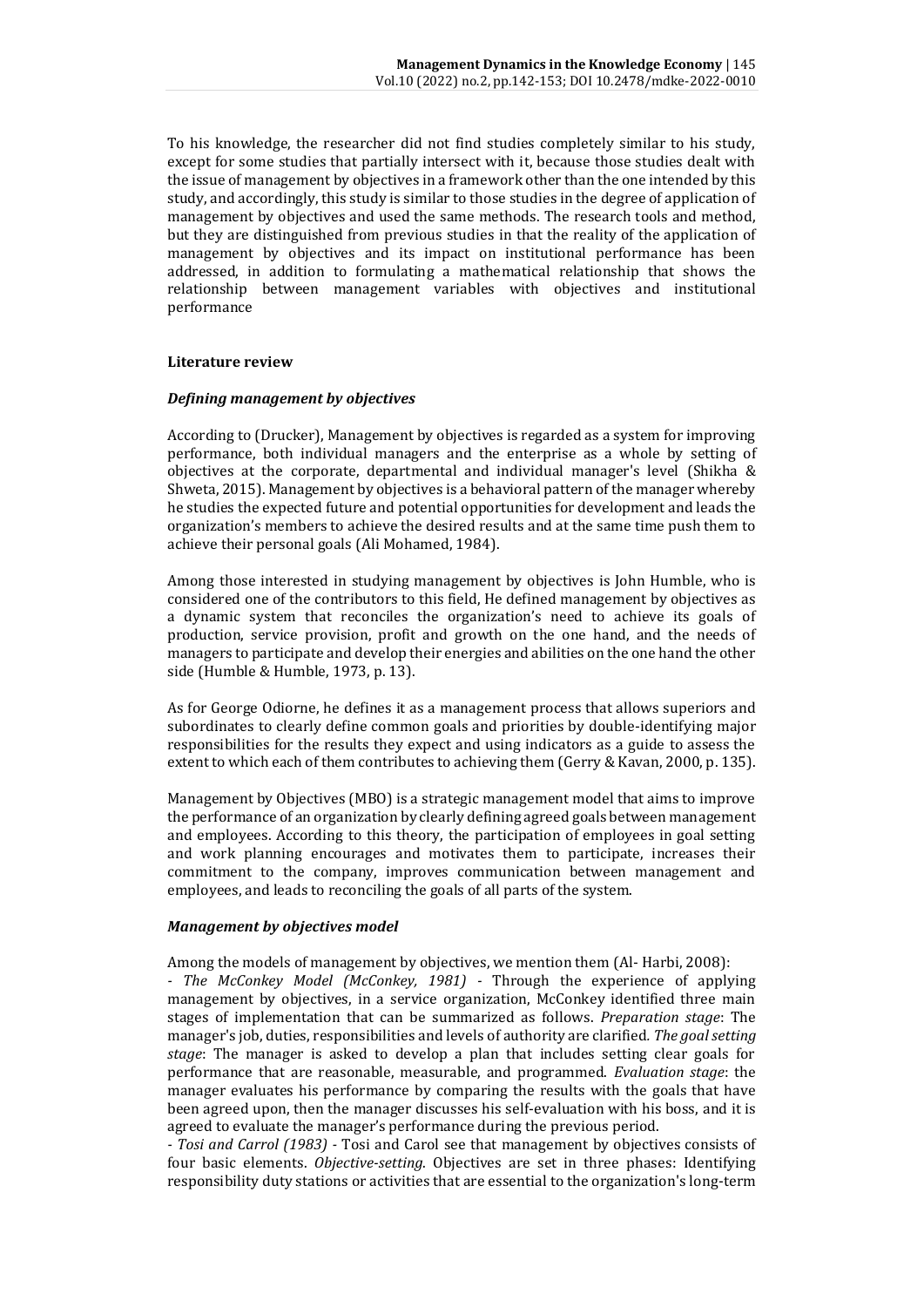progress; Determine methods for measuring achievement in each aspect; Defining goals that can be used as a measure of achievement. *Developing a practical plan*: by defining the strategies, policies, and programs necessary to achieve them. *Doing the periodic review*: by establishing a control system to ensure that the organization is on the desired and prescribed path and that the actions will lead to the results and objectives that were previously set. *Evaluation of the annual achievement*: the annual evaluation is what has been done and preparing for the next year. If the goals are not achieved, the responsible person and his direct manager should focus their efforts on knowing the causes and identifying them, knowing the deviations and their causes, correcting them, and working to avoid them in the coming times.

**-** *SighlaKi and Walas (1992) -* SighlaKi and Wallace define the management by objectives model in eight steps, which are as follows. *Diagnosis:* This step includes the initial activities facing to know the employee's needs, functions, technology, and other issues in the organization. *Planning:* It includes issues related to the organization's general and strategic objectives, obtaining management's commitment to the management system with objectives, and training and developing employees on how to use this method. *Description of the worker's job*: In this step, which is the most complex, the employee is required to describe his job, its content, duties, and responsibilities, and these are important aspects where the person must be familiar with the work to be performed before setting specific goals. *Setting goals***:** the employee initiates the process of interaction between the boss and the subordinate by creating a set of goals for the coming period (usually one year), and the attention is focused on the type of goal, the priorities, the scheduled dates for achieving them, and the methods of measurement. *The president's review of the objectives*: the president reviews the initial objectives and makes proposals for their development and improvement. *Joint agreement*: the fourth and fifth steps are repeated until an agreement is reached between the employee and his boss about the objectives set for the specified period. *Initial evaluation*: the boss and subordinate meet during the period being evaluated to evaluate the progress of work towards achieving the goal. This meeting may take place once, twice or more during the year. The purpose of these meetings is not to determine what has been accomplished only, but to amend the goals if they arise. New information or events in the environment. *Final evaluation*: the superior and subordinate evaluate the results at the end of the specified period, and the focus here is on analysis, feedback and input for the next session, and the session is repeated for another period after the end of this step.

# *Institutional performance*

Institutional performance is defined as reflection of how the organization uses material and human resources and uses it efficiently and effectively in a way that makes it able to achieve its goals (Falah Hassan, 2000, p. 231). Institutional performance is defined as the organization achieving its goals that it has set in its mission by spending an acceptable level of organizational resources in order to achieve the goal of continuity and long-term survival for the organization. (Elshanty & Hamdonah, 2019).

Institutional performance is defined as the outcome of the efforts and processes carried out by the institution, which is represented in its ability to employ its resources in light of interaction with the internal and external environment to accomplish the required tasks efficiently and effectively in order to achieve its objectives. (Al-Shantaf & Shehadeh Kaffa, 2019). The performance of the institution can be judged by three different criteria, but they are complementary to each other, and these criteria are: the importance of the goal, the ability to reach the goal, the economic way to reach the goal, and these three criteria constitute the concept of the overall performance of the institution.

# *Performance evaluation*

Performance evaluation is defined as commenting or issuing a judgment on the result obtained, Performance evaluation is also seen as all operations and studies that aim to determine the level of relationship between the available resources and the efficiency of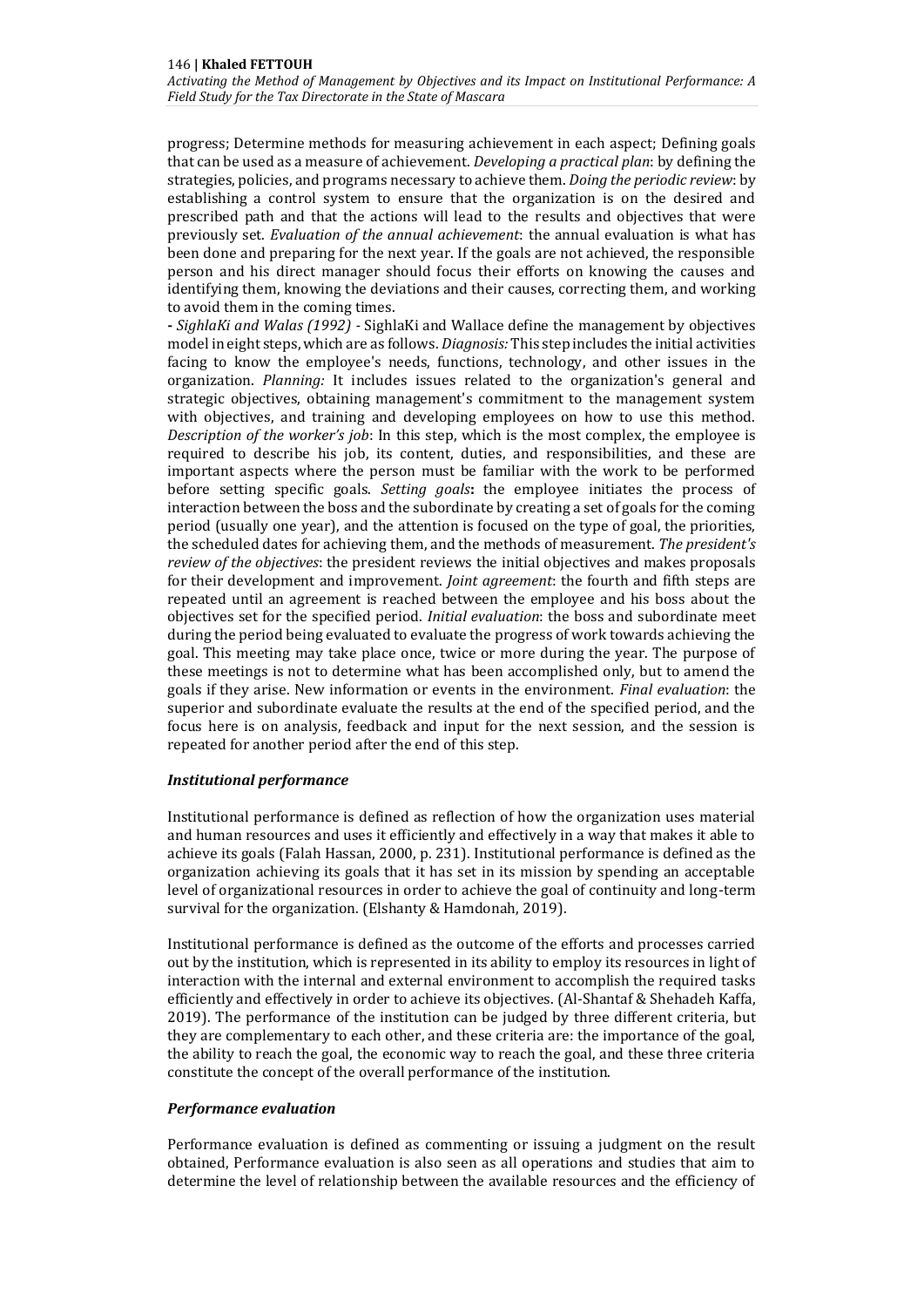their use by the institution, with a study of the development of the mentioned relationship during successive periods of time or a period of time, Specific time by making comparisons between the expected and achieved goals, based on specific criteria and standards (Al-Karkhi, 2007, p. 3).

# *Determinants of institutional performance*

The determinants of institutional performance can be formulated in the following form (Figure 2):



*Figure 2. Key determinants of institutional performance (Sayed Mostafa, 2005, p. 71)*

Ability - a characteristic that exists in a particular individual that enables him to accomplish an act, solve a problem or achieve compatibility. The source of the ability is the achievement potential of the individual that appears in performing the act in a specific way, or in learning skills, or acquiring specific knowledge, and it is possible to measure some abilities by intelligence tests (Ben Sharik & Manni, 2017). Ability refers to what the individual can actually accomplish from the work, it is also linked to speed and accuracy in performance and there is no difference in this use between acquired abilities and innate abilities.

Motivation - An internal state of the individual that generates energy and movement and directs behavior towards the goal (Al-Douri, Nedjme, Scarna, Alamla, & Mohamed, 2020, p. 227). The effort expended by the individual to perform the work represents the reality of the individual's degree of motivation to perform; this effort is in fact the degree of the individual's enthusiasm to perform the work.

Work environment - It is defined as everything that surrounds the individual in his work and affects his behavior, performance, inclinations towards his work, the group he works with and which he follows, and the project to which he belongs (Rajm, Eid, & Reem, 2019).

# *Institutional performance measurement indicators*

Among the indicators for measuring institutional performance, there are different aspects to follow (Salam Jasim & Alshahrabally, 2019). The indicators related to effectiveness effectiveness has a classic approach and includes the ability to achieve goals in an optimal way, since the effectiveness of the organization is its ability to achieve the goals for which it was established, and the approach to the systems is represented in the organization's ability to achieve the declared goals without weakening and depleting its resources and energies, and the concept of effectiveness consists of several dimensions can be clarified as follows: the organization's ability to implement its set goals and securing inputs and resources, as the effectiveness of the institution is measured by its ability to provide the necessary resources and its success in dealing with the external environment.

In what concerns the productivity indicators, this is done by finding the relative relationship between the outputs and the inputs of those units, productivity equals the outputs/inputs. The indicators related to efficiency define efficiency as the use of the institution's resources and its relationship to results, as efficiency is equal to the resources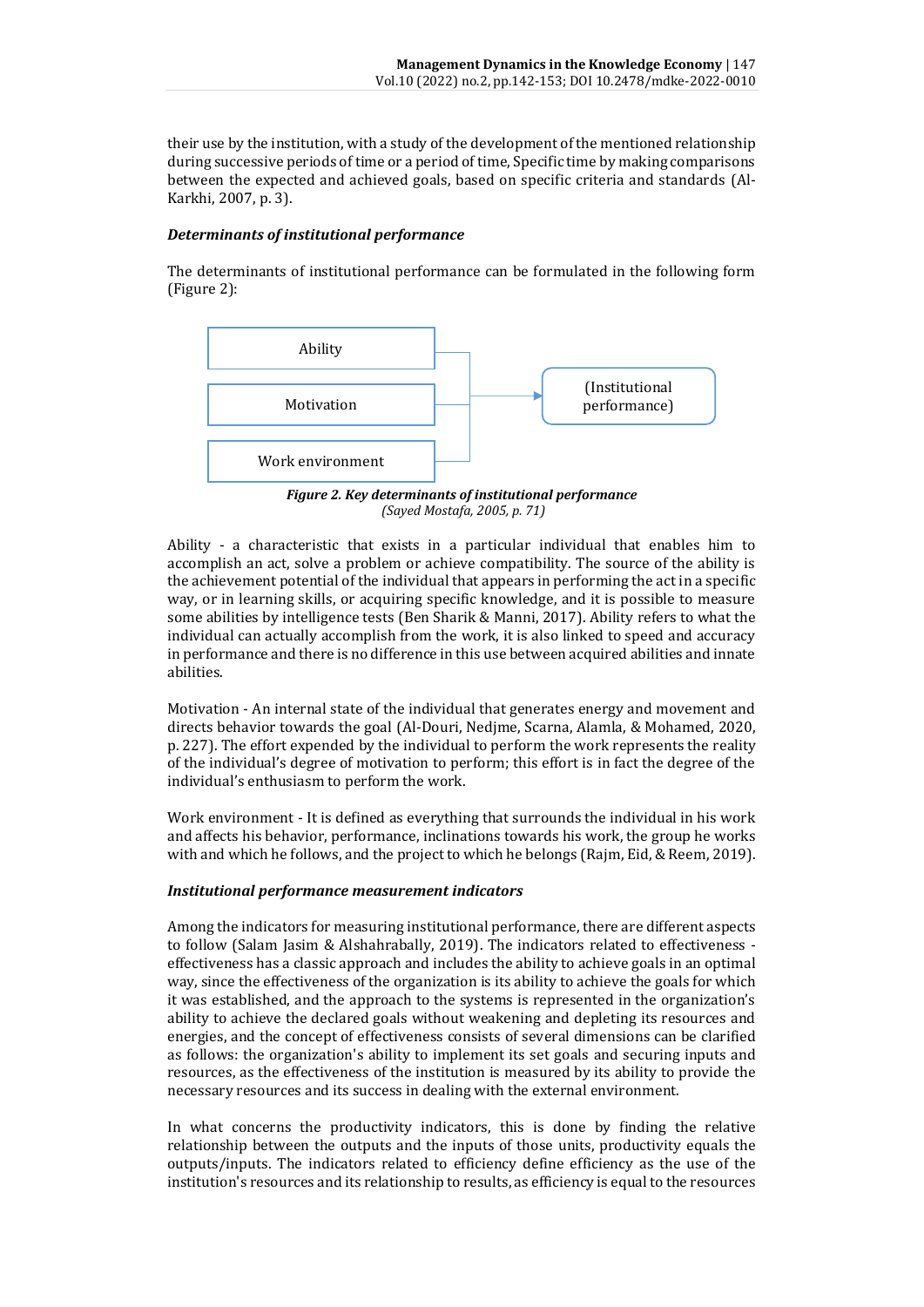actually used divided by the resources planned to be used in a hundred, and it is possible that the institution is using its resources efficiently while they are ineffective.

#### **The applied framework of the study**

#### *Study population and sample*

The study population is represented in a sample from the Tax Directorate of the State of Mascara, where the studied sample consisted of the frameworks of this institution, where (80) forms were distributed and (70) forms were retrieved from them, and after examining them, (6) forms were excluded as shown in the following table**.**

| Tubic 1: Manbel of questionnan es alsu louted and retrieved and response rate |               |            |  |  |  |
|-------------------------------------------------------------------------------|---------------|------------|--|--|--|
|                                                                               | <b>Number</b> | Percentage |  |  |  |
| The total number of questionnaires                                            | 80            | 100        |  |  |  |
| Retrieved Questionnaires                                                      | 70            | 87.5       |  |  |  |
| Non-refundable questionnaires                                                 | 10            | 12.5       |  |  |  |
| Excluded questionnaires                                                       |               | 7.5        |  |  |  |
| suitable questionnaires for study                                             | 64            |            |  |  |  |

*Table 1. Number of questionnaires distributed and retrieved and response rate*

Source: prepared by the researcher

#### *Research tool*

This study used the questionnaire as a tool for data collection, which included three (03) axes. The first axis deals with the personal variables of the study sample's vocabulary, which are: gender, age, educational qualification, and professional experience, (Participate in setting goals, Develop an action plan, Periodic review, performance evaluation). As for the third axis, it was devoted to institutional performance as a dependent variable. It should be noted that data unloading, tabulation, analysis and interpretation were done using the statistical methods package SPSS version 22.

#### *Stability of the study instrument*

In order to verify the reliability of the questionnaire and the validity of the sample members, a Cronbach's alpha test was conducted to measure the overall reliability of the questionnaire and the internal consistency of its statements. The test results were as follows (Table 2):

| Tuble 2. The test Alpha 5 Crombach for the remability |                                   |    |                         |       |  |  |
|-------------------------------------------------------|-----------------------------------|----|-------------------------|-------|--|--|
| Main variable                                         | No. of items<br><b>Dimensions</b> |    | <b>Cronbach's Alpha</b> |       |  |  |
| Management                                            | Participate in setting goals      | 05 | 0.733                   | 0.889 |  |  |
| by objectives                                         | Develop an action plan            | 06 | 0.778                   |       |  |  |
|                                                       | Periodic review                   | 06 | 0.700                   |       |  |  |
|                                                       | Performance evaluation            | 06 | 0.835                   |       |  |  |
| Institutional performance                             |                                   | 13 | 0.844                   |       |  |  |
| Questionnaire                                         |                                   | 36 | 0.918                   |       |  |  |

*Table 2. The test Alpha's Cronbach for the reliability*

Source: Prepared by the researcher based on the results of SPSS

By extrapolating the results recorded in the table above, we note that the values of coefficient Cronbach's Alpha are greater than the minimum acceptable value estimated at 60%, (Warner, 2008, pp. 856-858), which indicates that the questionnaire statements are made with internal consistency and reliability, and this is what makes them valid for study, analysis and drawing conclusions.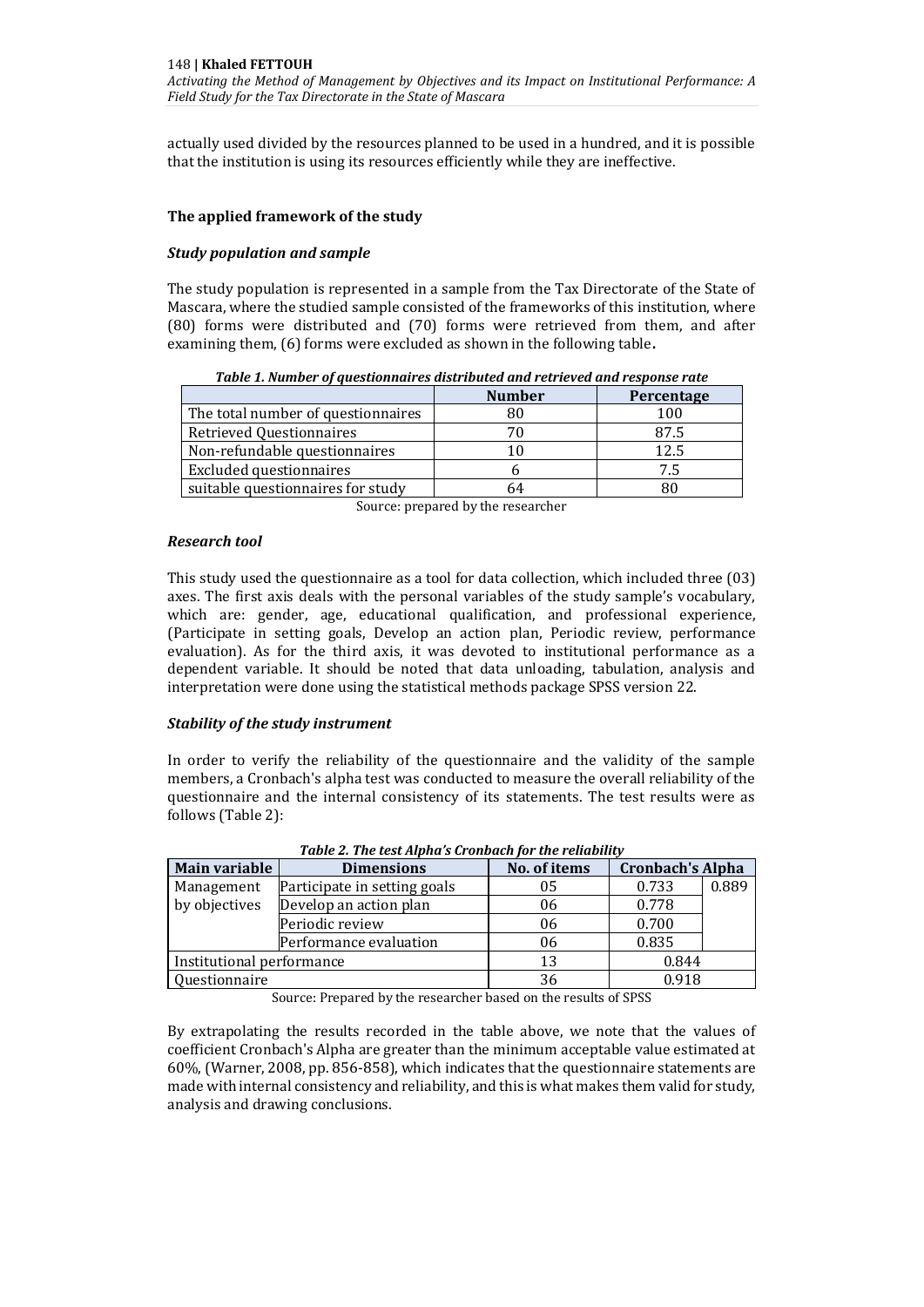# **Analysis of the results**

# *The results of the descriptive analysis of the data*

The distribution of the sample members can be clarified through the following table.

|                                                    | <b>Variables</b>   | Frequency | Percentage |
|----------------------------------------------------|--------------------|-----------|------------|
| Gender                                             | Male               | 28        | 43.8       |
|                                                    | Female             | 36        | 56.2       |
| Total                                              |                    | 64        | 100        |
| Age                                                | Less than 30 Years | 03        | 4.7        |
|                                                    | 31 - 40 Years      | 25        | 39         |
|                                                    | 41 - 50 Years      | 32        | 50         |
|                                                    | 51 - 60 Years      | 04        | 6.3        |
| Total                                              |                    | 64        | 100        |
| Work Experience<br>$0 - 5$ Years                   |                    | 05        | 7.8        |
| 6 – 10 Years                                       |                    | 17        | 26.5       |
|                                                    | 11 - 15 Years      | 20        | 31.3       |
|                                                    | More than 15 years | 22        | 34.4       |
| Total                                              |                    | 64        | 100        |
| Professional formation<br><b>Educational Level</b> |                    | 03        | 4.7        |
|                                                    | Secondary          | 16        | 25         |
|                                                    | University level   | 45        | 70.3       |
| Total                                              |                    | 64        | 100        |

|  |  | Table 3. The demographic data of the respondents |
|--|--|--------------------------------------------------|
|  |  |                                                  |

Source: Prepared by the researcher based on the results of SPSS

The results of the descriptive analysis of personal data showed that 56.2% of the sample subjects are males, and 43.8% of the sample subjects are females. Therefore, we note that the ratio is close between males and females, and this explains that the sample surveyed depends on the principle of equal opportunities and the principle of efficiency and profitability in the job.

We also find that 50% of the respondents are between the ages of (41 - 50) years, followed by 39%, whose ages range between (31 – 41) years. The lowest percentage of respondents who are less than 30 years old was recorded, as it was estimated at 4.7%. We also find that 31.3% of the respondents have more than 11 years of professional experience, while in terms of possessing academic qualifications, we find that 70.3% of the study sample have university degrees that qualify them to hold qualitative positions and decision-making.

#### *The results of the descriptive analysis of the data of the study variables axes*

The descriptive analysis of the study variables using the arithmetic mean and standard deviation showed the results shown in the table below.

| Table 4. Descriptive results                            |        |         |        |  |  |
|---------------------------------------------------------|--------|---------|--------|--|--|
| <b>Standard deviation</b><br>Degree of approval<br>Mean |        |         |        |  |  |
| Management by objectives                                | 3.5754 | 0.63522 | high   |  |  |
| Institutional performance                               | 3.2560 | 0.58648 | medium |  |  |
| $\alpha$ n ii ii ii ii ii $\alpha$ nco                  |        |         |        |  |  |

|  |  | Table 4. Descriptive results |
|--|--|------------------------------|
|  |  |                              |

Source: Prepared by the researcher based on the results of SPSS

The arithmetic mean value of 3.5754 appeared slightly greater than the average of the measurement tool (3) for management by objectives, and this means that the sample under study relies on management by objectives to achieve its objectives to a high degree. The effectiveness of institutional performance was also medium, as the arithmetic average of the institution under study was (3.2560), which indicates that the sample interviewed agrees to a moderate degree that there is institutional performance in their institutions.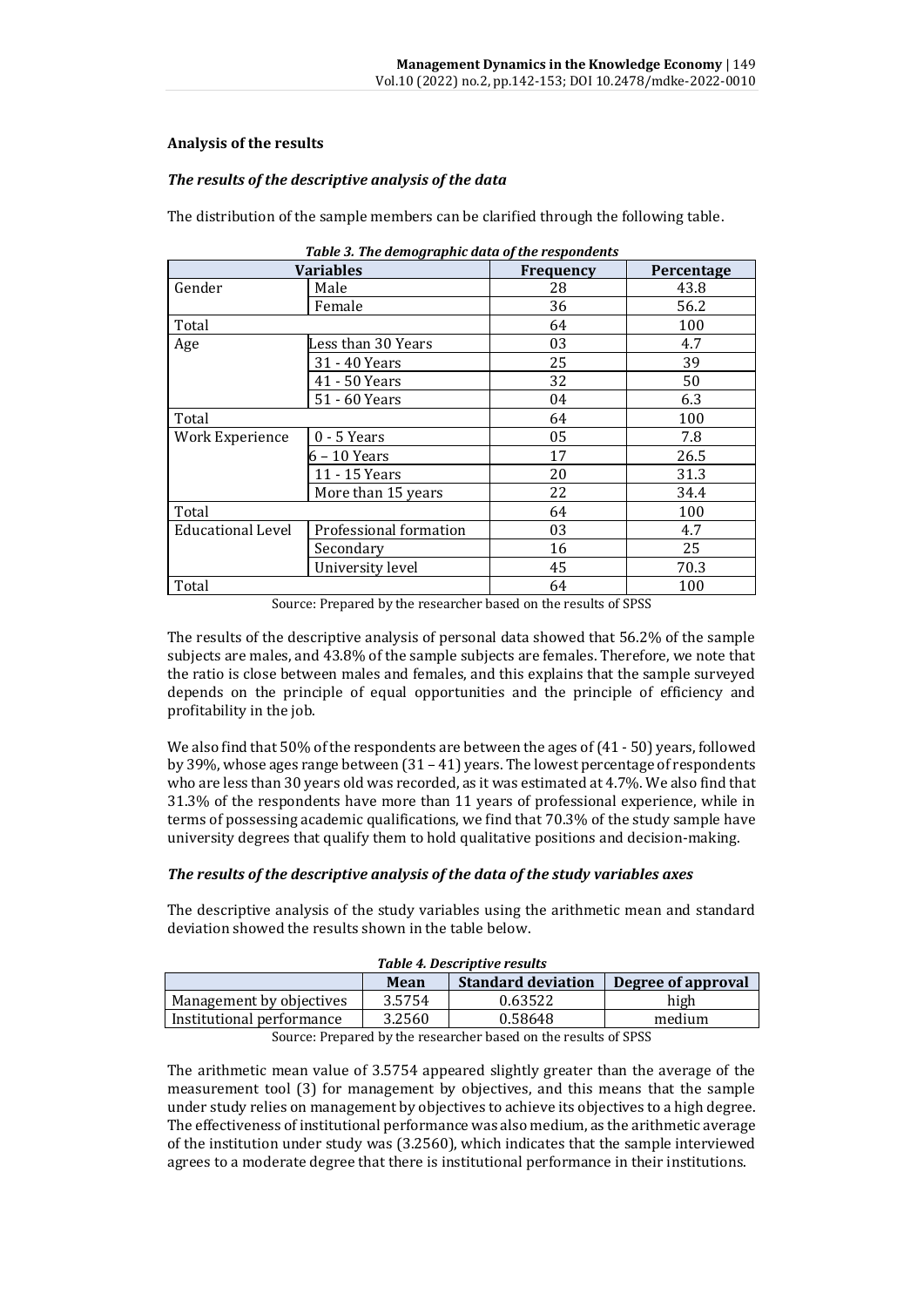# *Results of testing hypotheses of the study*

*Normality tests*: Before analyzing the results of testing the study hypotheses, it is necessary to make sure that the data follow a normality test, for that the Kolmogorov-Smirnov test was conducted to verify the extent to which the data followed a normal distribution, and the test results were as follows (Table 5):

| Table 5. normality tests               |       |       |  |  |  |  |
|----------------------------------------|-------|-------|--|--|--|--|
| Prob value (Sig.)<br><b>Test value</b> |       |       |  |  |  |  |
| Management by objectives               | 0.105 | 0.078 |  |  |  |  |
| institutional performance              | 0.108 | 0.062 |  |  |  |  |
| $\sim$ $\sim$ $\sim$ $\sim$            |       |       |  |  |  |  |

Source: Prepared by the researcher based on the results of SPSS

Through the above table, the test results showed that the probability value (Sig) of the resolution axes was greater than the significance level (0.05), and therefore the collected data follow a normal distribution, which allows the use of parametric tests to accept or reject the hypotheses of the study.

*Main hypothesis test:* Through this element, the extent of the influence of the independent variable on the dependent variable will be verified by discussing the main hypothesis which states that there is no statistically significant relationship at the level ( $\alpha = 0.05$ ) between management by objectives and institutional performance in the institutions under study. To test this hypothesis, we used the simple regression method, and the results were as follows (Table 6):

*Table 6. Results of the simple linear regression test for management by objectives and institutional performance*

|                             |       |       | R-squared   Adjusted R-squared |        | Prob (F-statistic) |
|-----------------------------|-------|-------|--------------------------------|--------|--------------------|
| Management by<br>objectives | 0.724 | 0.524 | 0.516                          | 68.208 | 0.000              |

Source: Prepared by the researcher based on the results of SPSS

It is clear from the above table that the value of the correlation coefficient amounted to 0.724, which is a positive correlation, and through the coefficient of determination Rsquared it is clear that the variation (change) of management processes by objectives explains 52.4 percent of the change in institutional performance in the institution under study, while the rest is explained by other factors , and since the value of the level of significance is less than the value of the statistical significance ( $\alpha$  = 0.05), and therefore the regression is significant, and therefore we reject the null hypothesis H0 (there is no relationship), and we accept the alternative hypothesis H1 (there is a relationship).

Accordingly, there is a statistically significant relationship at the level ( $\alpha = 0.05$ ) of management by objectives on institutional performance in the institution under study, and therefore the regression equation can be represented through the results of the following table:

| Table 7. Results of Simple Linear Regression Analysis of Management by Objectives and<br><b>Institutional Performance</b> |       |      |       |       |  |  |  |
|---------------------------------------------------------------------------------------------------------------------------|-------|------|-------|-------|--|--|--|
|                                                                                                                           |       | Béta |       | Sig.  |  |  |  |
| Constant                                                                                                                  | 0.867 |      | 2.951 | 0.004 |  |  |  |

| Table 7. Results of Simple Linear Regression Analysis of Management by Objectives and |
|---------------------------------------------------------------------------------------|
| Institutional Performance                                                             |
|                                                                                       |

Source: Prepared by the researcher based on the results of SPSS

 $\begin{array}{|c|c|c|c|c|c|c|c|}\n \hline \text{Manggenent by} & & 0.668 & & 0.724 & & 8.253 & & 0.000 \\
\text{objective} & & & & & & \\
\hline \end{array}$ 

Management by

By extrapolating the results of the above table, we note that the level of significant significance (T) is less than the approved value (0.05), and accordingly, the equation of the simple linear regression model can be written as follows: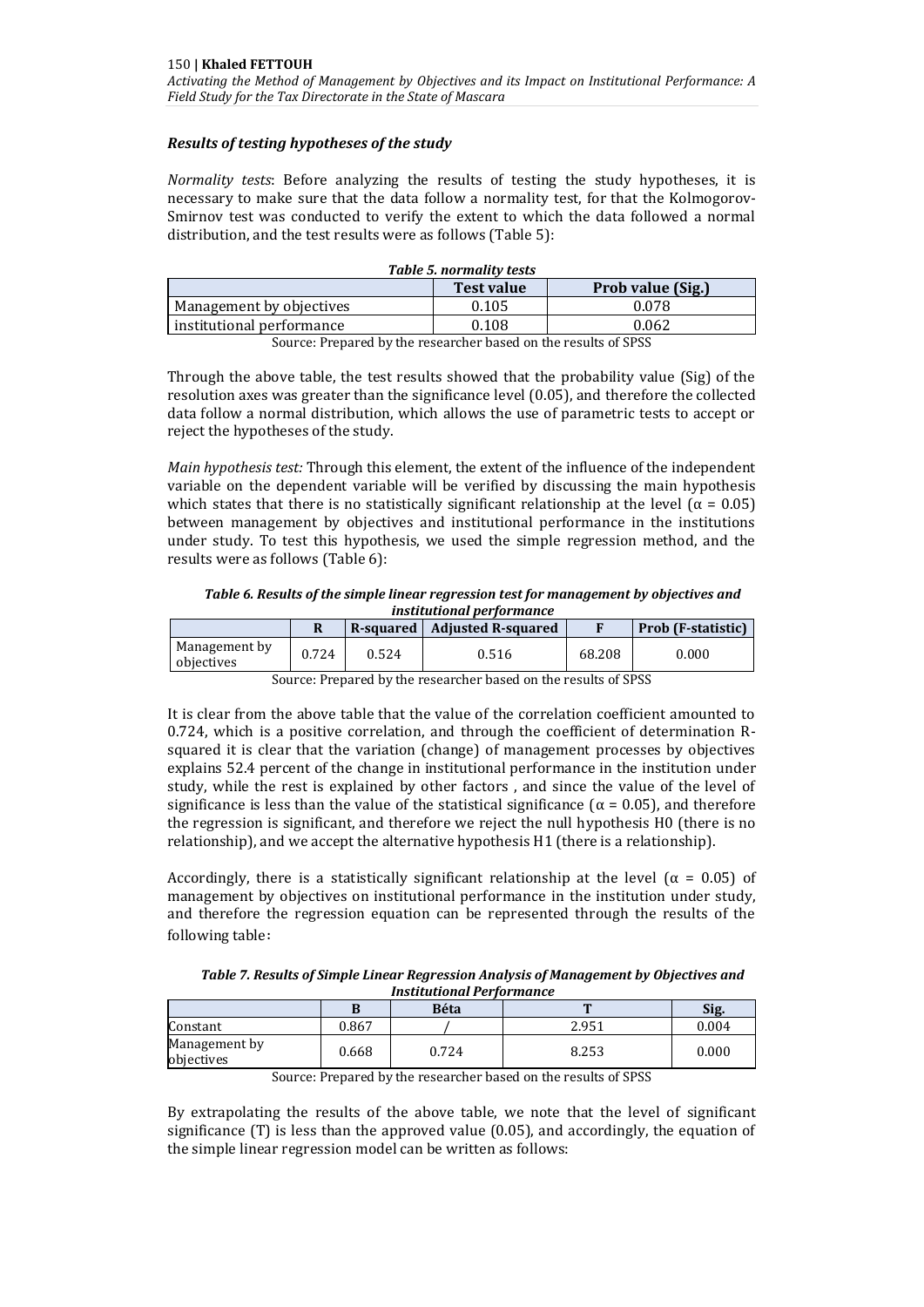| Institutional Performance = $0.867 + 0668$ Management by Objectives |
|---------------------------------------------------------------------|
|---------------------------------------------------------------------|

*Sub-hypothesis test:* To test the sub-hypotheses, the multiple linear regression method was used, and the results were as follows:

*Table 8. Results of the multiple regression test for the dimensions of management by objectives and institutional performance*

|                                              |       | R-squared | <b>Adjusted R-squared</b> |        | Prob (F-statistic) |
|----------------------------------------------|-------|-----------|---------------------------|--------|--------------------|
| Dimensions of<br>Management by<br>objectives | 0.739 | 0.546     | 0.515                     | 17.725 | 0.000              |

Source: Prepared by the researcher based on the results of SPSS

It is clear from the above table that the value of the correlation coefficient amounted to 0.739 which is a positive correlation between (Participate in setting goals, Develop an action plan, Periodic review, performance evaluation) and institutional performance, and through the coefficient of determination R-squared we find that 54.6 percent of the deviations and variances The result is explained by the linear relationship, and the rest is explained by other factors, and since the value of the level of significance is smaller than the value of the statistical significance ( $\alpha$  = 0.05), then we reject the null hypothesis H0 (there is no relationship), and we accept the alternative hypothesis H1 (there is a relationship). There is a statistically significant effect at a significant level ( $\alpha = 0.05$ ) (Participate in setting goals, Develop an action plan, Periodic review, performance evaluation) on institutional performance (Table 9).

*Table 9. Results of the multiple regression analysis of the dimensions of management by objectives on institutional performance*

|                              | B     | <b>Béta</b> | т     | Sig.  |
|------------------------------|-------|-------------|-------|-------|
| Constant                     | 0.785 |             | 2.397 | 0.02  |
| Participate in setting goals | 0.003 | 0.004       | 0.026 | 0.980 |
| Develop an action plan       | 0.203 | 0.237       | 1.483 | 0.143 |
| Periodic review              | 0.289 | 0.317       | 2.165 | 0.034 |
| Performance evaluation       | 0.189 | 0.287       | 2.261 | 0.027 |

Source: Prepared by the researcher based on the results of SPSS

| Table 10. Variables excluded from multiple rearession analysis |       |       |       |  |  |
|----------------------------------------------------------------|-------|-------|-------|--|--|
|                                                                | Béta  |       | Sig.  |  |  |
| Participate in setting goals                                   | 0.004 | 0.026 | 0.980 |  |  |
| Develop an action plan                                         | 0.237 | 1.483 | 0.143 |  |  |

*Table 10. Variables excluded from multiple regression analysis*

Source: Prepared by the researcher based on the results of SPSS

In Table 10, we note that the sub-variables (Participate in setting goals, developing an action plan) were excluded by multiple linear regression analysis because the level of significance (T) for the two dimensions, respectively, was 0.980 > 0.05, 0.143 > 0.05. Thus, the level of significance (T) is greater than the value of the statistical significance ( $\alpha$  = 0.05), and from it we accept the null hypothesis H0 (there is no relationship), and we reject the alternative hypothesis H1 (there is a relationship) and accordingly:

- We accept the first sub-hypothesis, which states that there is no significant statistically significant effect relationship at the level ( $\alpha = 0.05$ ) to Participate in setting goals in improving institutional performance in the institution under study.

- We accept the second sub-hypothesis, which states that there is no significant statistically significant effect relationship at the level  $(\alpha = 0.05)$  to develop an action plan to improve institutional performance in the institution under study.

With regard to the two sub-variables (Periodic review) and (performance evaluation), and by referring to browsing the statistical results contained in Table No. 9, we note that the value of the Béta influence factor was, respectively, estimated at 0.317 and 0.287, which are medium impact ratios on the dependent variable, and since the level of moral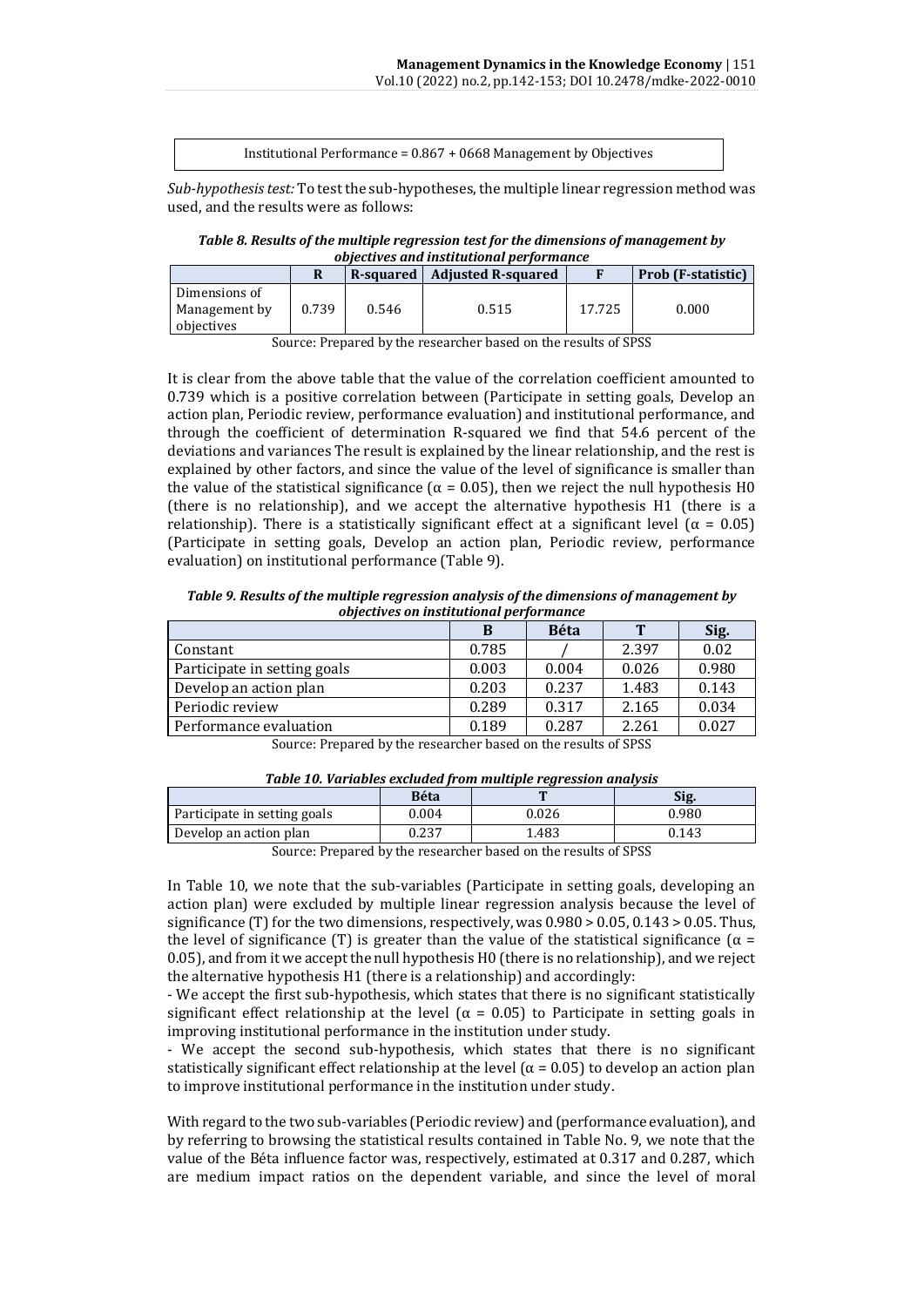significance (T), which was estimated at 0.034 and 0.027, respectively, is smaller than the value of the statistical significance ( $\alpha = 0.05$ ), and therefore there is a statistically significant relationship for the two variables and accordingly:

We reject the null hypothesis H0 (there is no relationship), and we accept the alternative hypothesis H1 (there is a relationship), accordingly:

- We reject the third sub-hypothesis, and accordingly we say that there is a significant statistically significant effect relationship at the level ( $\alpha = 0.05$ ) of Periodic review meetings in improving institutional performance in the institution under study.

- We reject the fourth sub-hypothesis, and accordingly we say that there is a significant statistically significant effect relationship at the level ( $\alpha$  = 0.05) to evaluate performance in improving institutional performance in the institution under study.

Therefore, and based on the results of Table 9, we can formulate the multiple linear regression model as follows:

Institutional performance = 0.785 + 0.289 Periodic review + 0.189 Performance evaluation

#### **Conclusions**

The management by objectives model is one of the effective modern administrative methods within the various organizations, as it expresses a set of operations jointly implemented by both the superior and the subordinate. As criteria for regulating the conduct of the administrative process, and as a criterion for verifying the extent to which the goals are achieved, and through this study, the relationship of the effect of activating the management method with goals in improving institutional performance in the Tax Directorate of the State of Mascara was tested, as after the presentation of theoretical concepts, analysis of data from the field study and discussion in the light of the hypotheses, we reached a number of conclusions and recommendations that could be drawn as follows.

Firstly, management by objectives is a strategic management model that aims to improve the performance of the organization by clearly defining agreed goals between management and employees. Given that performance is the result obtained in any field of work, we can say that management by objectives is the main source for improving performance. Secondly, the results of the statistical analysis of the data in general showed that the attitudes of the study sample members about the extent of the application of management by objectives in the institution under study is at a high level, and this is based on the value of the arithmetic mean, which was estimated at 3.5754 and the standard deviation was estimated at 0.63522. Thirdly, the findings showed that the attitudes of the study sample members about the level of institutional performance in the institution under study is at the average level, and this is based on the value of the arithmetic mean, which was estimated at 3.2560 and the standard deviation was estimated at 0.58648. Fourthly, the statistical analysis showed a significant effect of statistical significance at the level ( $α = 0.05$ ) of management by objectives in improving institutional performance in the institution under study. Fifthly, the results indicated a significant effect of statistical significance at the level ( $\alpha = 0.05$ ) of the periodic review dimension in improving institutional performance in the institution under study. Lastly, a significant effect of statistical significance at the level ( $\alpha$  = 0.05) of the performance evaluation dimension in improving institutional performance in the institution under study was observed.

### **References**

Al- Harbi, M. (2008). *The role of management by objectives in developing the competencies of school principals in Tabuk educational directorate from their point of view* [Master Thesis]. Jordan, Educational assets and administration, Jordan: Mu'tah University. https://elibrary.mediu.edu.my/ books/2015/MEDIU4641.pdf